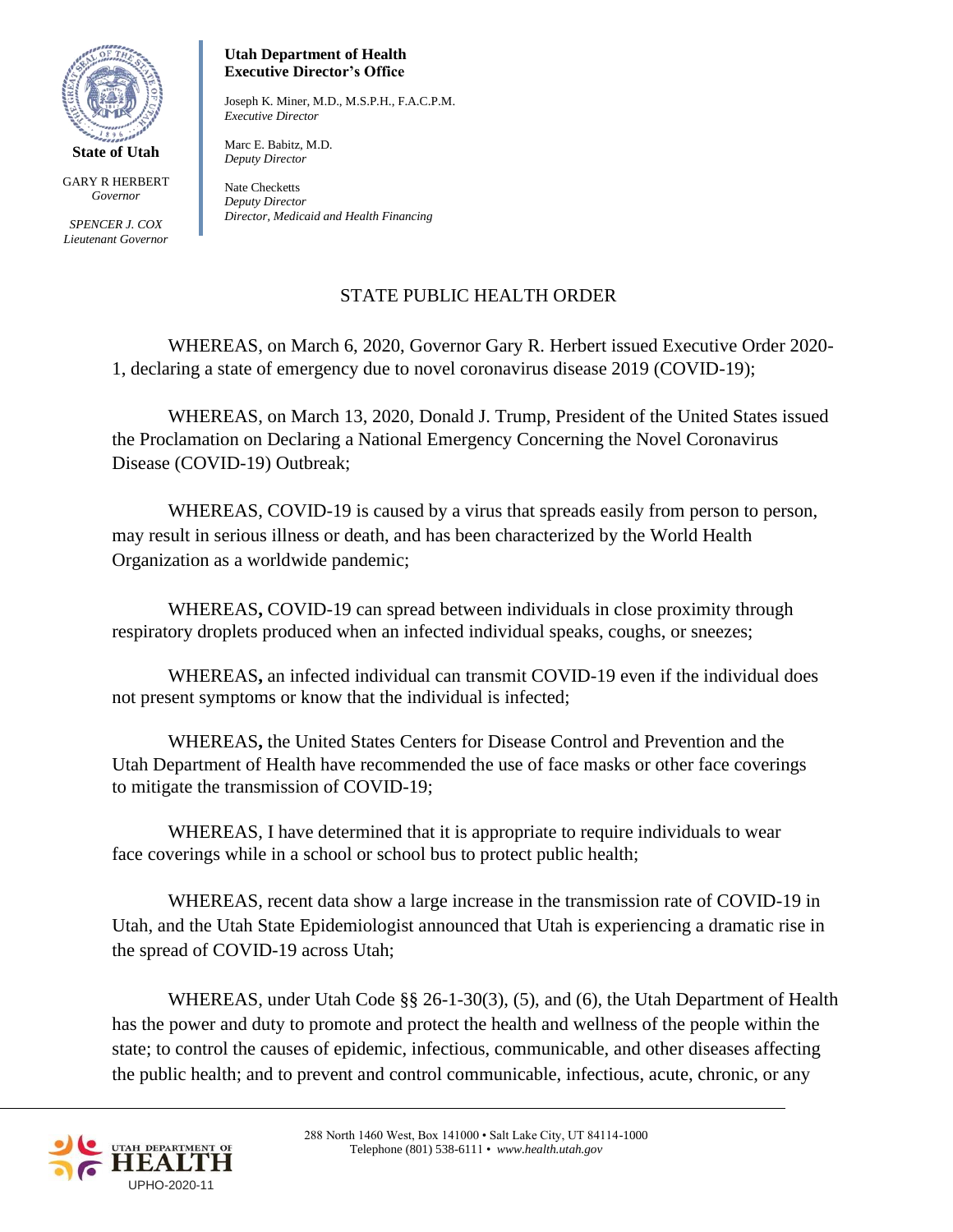other disease or health hazard that the Department considers to be dangerous, important, or likely to affect the public health.

Based on the foregoing, in accordance with the authority vested in me as the Interim Executive Director of the Utah Department of Health by Utah Code §§ 26-1-10, 26-1-30, and 26- 6-3, and being fully advised and finding the factual basis and legal requirements have been established;

NOW, THEREFORE, I, Richard Saunders, Interim Executive Director of the Utah Department of Health, hereby order the following:

- 1. As used in this Order:
	- a. "Face mask" means a face covering that:
		- i. covers the nose and mouth without openings that can be seen through;
		- ii. is made of synthetic or natural fabrics;
		- iii. secures under the chin;
		- iv. fits snugly against the nose and sides of the face; and
		- v. does not have an exhalation valve or vent.
	- b. "Face shield" means a face covering that:
		- i. covers the entire face;
		- ii. protects the eyes of the wearer;
		- iii. is made of clear plastic or similar nonpermeable transparent material;
		- iv. secures around the top of the head;
		- v. does not secure under the chin;
		- vi. does not fit snugly against the nose or sides of the face; and
		- vii. can be used in conjunction with a mask for enhanced protection.
	- c. "School" means a local education entity or private school that provides any kindergarten through grade-12 program or service, including a residential treatment center that provides any kindergarten through grade-12 program or service.
	- d. "School bus" means a vehicle used for district- or school-provided transportation that transports a student to or from a school or a school-sponsored activity.
	- e. "School property" means any real property, including any building, structure, facility, or part thereof, that is owned, leased, occupied, or controlled by a school.
- 2. Each individual on school property or on a school bus shall wear a face mask, except as provided in Section (3).
- 3. Section (2) does not apply to:
	- a. an individual who is outdoors while maintaining a physical distance of at least six feet from any other individual who is not from the same household or residence;

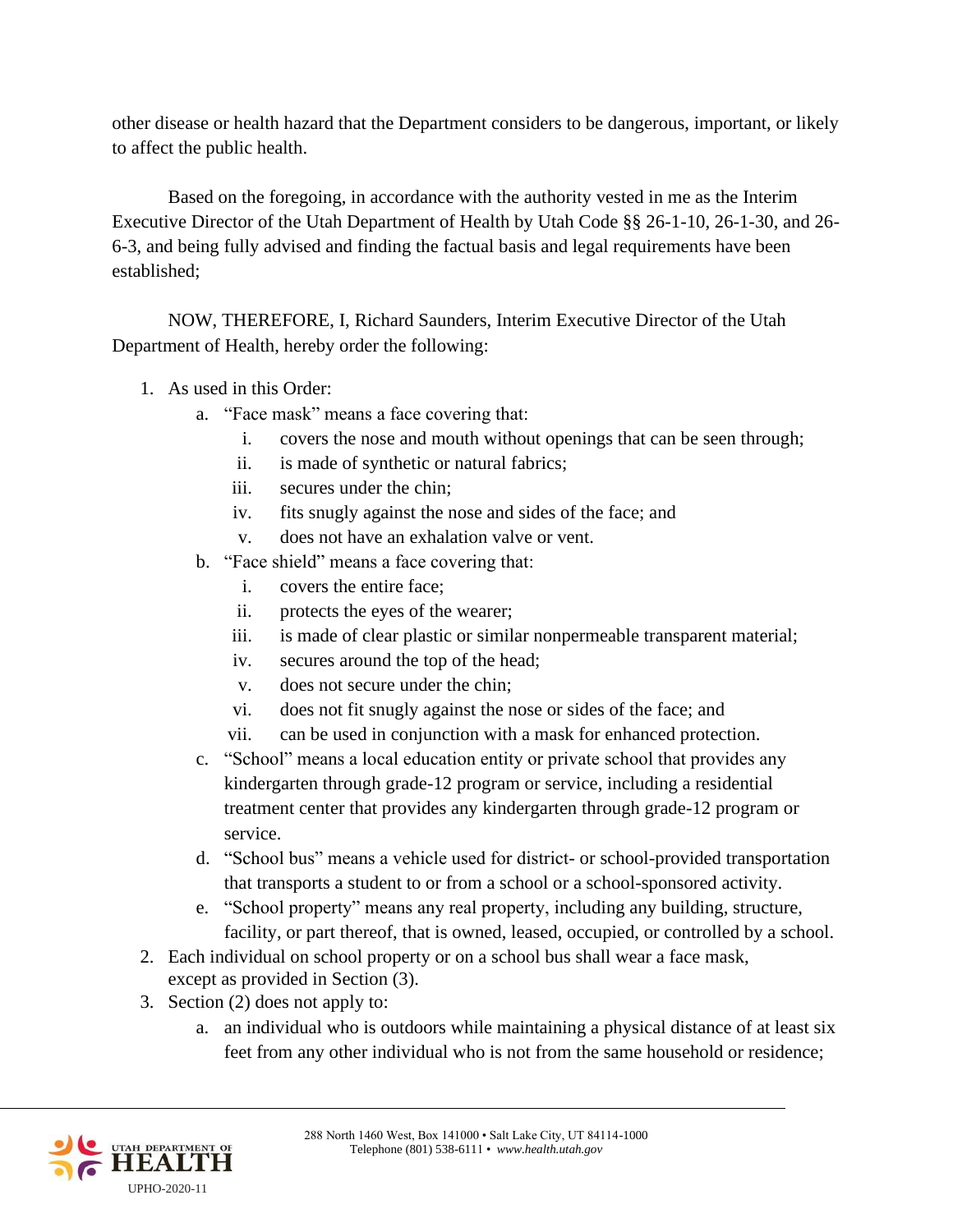- b. an individual who is eating or drinking while indoors and maintains a physical distance of at least six feet from any other individual who is not from the same household or residence;
- c. a child who is younger than three years of age;
- d. an individual with a medical condition, mental health condition, or disability that prevents wearing a face mask, including an individual with a medical condition for whom wearing a face mask could cause harm or dangerously obstruct breathing, or who is unconscious, incapacitated, or otherwise unable to remove a face mask without assistance;
- e. an individual engaged in an activity where the ability to see the mouth is essential for communication, including an individual who is deaf or hard of hearing while communicating with others, an individual who is communicating with an individual who is deaf or hard of hearing, or a teachers-student dyad participating in speech therapy, in which case the individual shall wear a face shield without a mask or use alternative protection, including a plexiglass or similar barrier;
- f. an individual who has an Individualized Education Program (IEP) under the Individuals with Disabilities Education Act, 20 U.S.C. section 1414, or an accommodation under Section 504 of the Rehabilitation Act of 1973, 29 U.S.C. section 794, that would necessitate exempting the individual from wearing a face mask;
- g. an individual who is receiving or providing a service involving the nose or face for which temporary removal of the face mask is necessary to perform the service; or
- h. an individual participating in a school sponsored activity or physical education class as long as the individual complies with Appendix C of the Phased Guidelines for the General Public and Businesses to Maximize Public Health and Economic Reactivation.
- 4. A school may require an individual to provide a medical directive from a Doctor of Medicine (MD), Doctor of Osteopathic Medicine (DO), Physician Assistant (PA), Advanced Practice Registered Nurse (APRN), documenting a need for an exemption under Subsection (3)(d).
- 5. For an individual described in Subsection (3)(f), a local education agency shall document the accommodation in accordance with 34 CFR 104.33(a) as part of the student's IEP or Section 504 accommodation plan.
- 6. This Order supersedes Utah Public Health Order 2020-10.